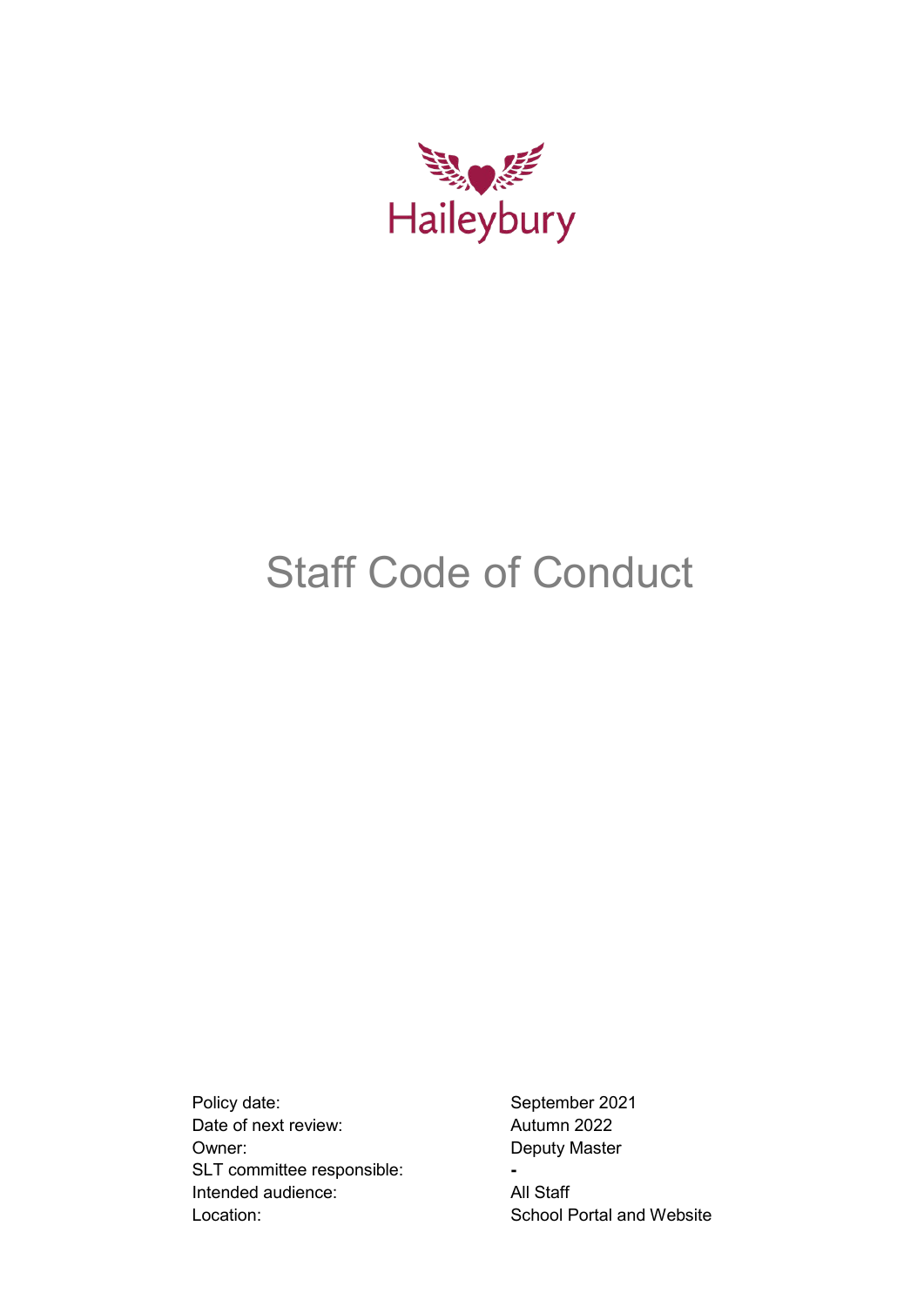# **1. Introduction**

- 1.1 This policy applies to all staff in the School regardless of their position, role or responsibility. The phrase 'staff' in this policy refers to all staff including teaching and support staff, catering staff, agency staff and casual workers and volunteers. (Please note that there is a separate Code of Conduct for Contractors, which applies to all contractors other than catering staff.)
- 1.2 This policy is not intended to set out an exhaustive list of acceptable and unacceptable standards of behaviour. In situations not specifically mentioned in this policy, staff are expected to exercise their professional judgement and act in the best interests of the pupils at all times. Staff are expected to act sensibly and professionally. Further guidance and advice can be obtained from the Master, Deputy Master, Bursar, DSL or any other member of the Senior Leadership Team (SLT).
- 1.3 Haileybury is committed to being a welcoming, friendly school where unkindness, discrimination and bullying have no place. Safeguarding and Child Protection is at the core of all we do and staff must be mindful of this at all times. Our aspiration is that all our pupils must be able to develop their skills and abilities to the full and that their achievements and successes must be recognised and valued appropriately. Pupils must be able to develop and achieve in a secure and positive environment, free from fear or intimidation.
- 1.4 This policy sets out clear guidance on the standards of behaviour and conduct expected from all staff at Haileybury. The principles underlying the guidance aim to encourage staff to achieve the highest possible standards of conduct and minimise the risk of inappropriate conduct occurring.
- 1.5 All staff are in a unique position of trust and influence and are role models for our pupils. All staff must therefore set a good example to all pupils at all times. All staff also have an individual responsibility to maintain their reputation and the reputation of the School, both inside and outside working hours and the work setting.
- 1.6 A breach of, or failure to observe this policy may result in action being taken under the School's disciplinary procedures including, but not limited to, formal warnings or dismissal.

# **2. Professional Behaviour and Conduct**

- 2.1 All staff are expected to demonstrate consistently high standards of personal and professional conduct. Staff are expected to act professionally and refrain from undertaking any activity or engaging in any behaviour that endangers pupil safety, where their own professional conduct or judgement may be brought into question, or which may bring disrepute upon themselves or the School.
- 2.2 The following bullet points are taken from the statement on Personal and Professional Conduct in Part Two of the Department for Education's Teachers' Standards<sup>[1](#page-1-0)</sup>). Although this statement is aimed at teachers, it defines the behaviour and attitudes which set the required standard of conduct which Haileybury expects of all staff at the School:
	- Staff must uphold public trust in the profession and maintain high standards of ethics and behaviour, within and outside school, by:

<span id="page-1-0"></span> $1 \nightharpoonup$ 

[https://assets.publishing.service.gov.uk/government/uploads/system/uploads/attachment\\_data/file/100771](https://assets.publishing.service.gov.uk/government/uploads/system/uploads/attachment_data/file/1007716/Teachers__Standards_2021_update.pdf) [6/Teachers\\_\\_Standards\\_2021\\_update.pdf](https://assets.publishing.service.gov.uk/government/uploads/system/uploads/attachment_data/file/1007716/Teachers__Standards_2021_update.pdf)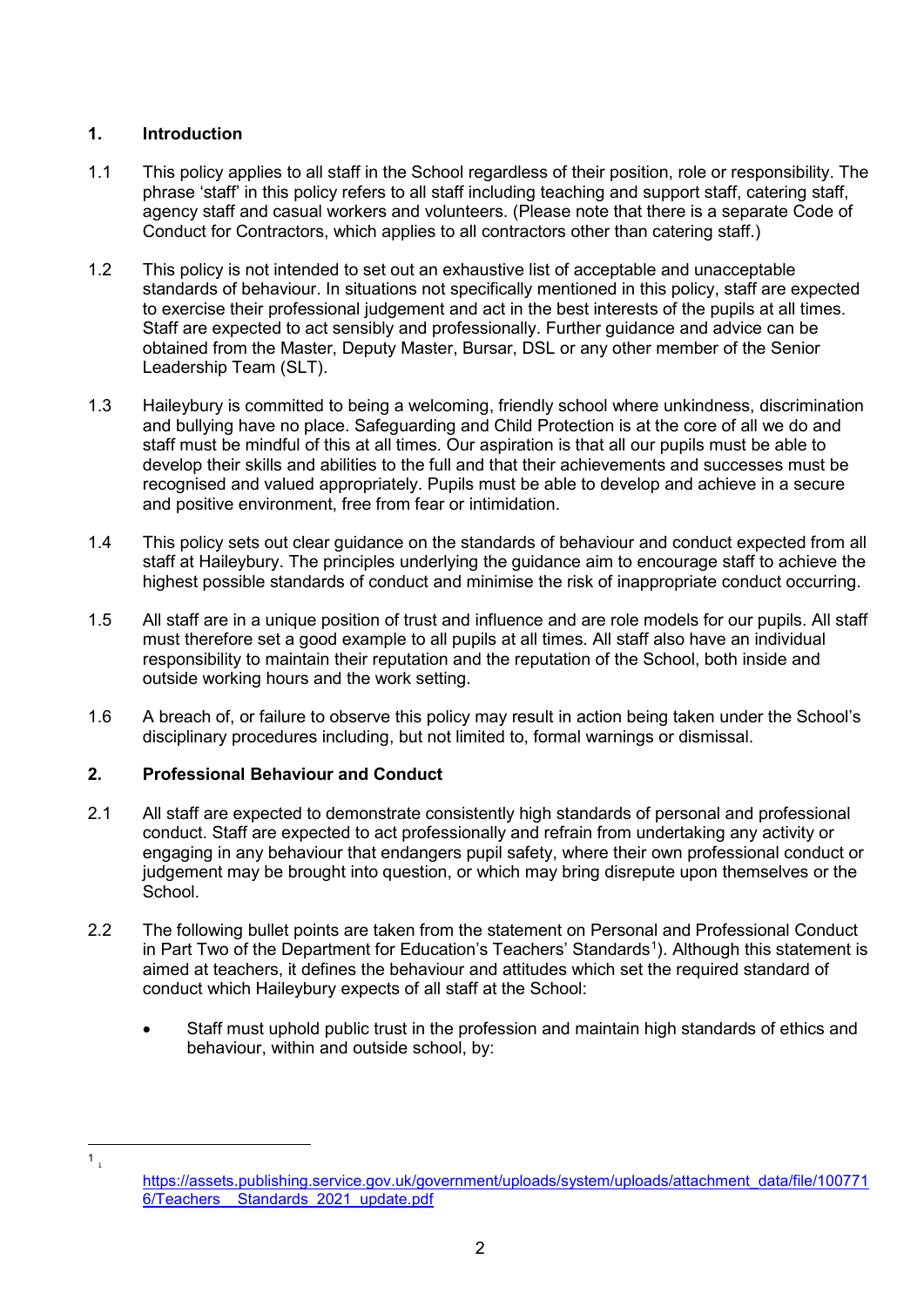- Treating pupils with dignity, building relationships rooted in mutual respect and at all times observing proper boundaries appropriate to the member of staff's professional position.
- Having regard for the need to safeguard pupils' wellbeing, in accordance with statutory provisions.
- Showing tolerance of and respect for the rights of others.
- Not undermining fundamental British values, including democracy, the rule of law, individual liberty and mutual respect and tolerance of those with different faiths and beliefs.
- Ensuring that personal beliefs are not expressed in ways which exploit pupils' vulnerability or might lead them to break the law.
- Staff must have proper professional regard for the ethos, policies and practices of the School and must maintain high standards in their own attendance and punctuality.
- Staff must have an understanding of and always act within the statutory frameworks which set out their professional duties and responsibilities.
- 2.3 All staff must be familiar with, understand and adhere to the behaviour and conduct guidelines set out in the School's policies and procedures, and relevant statutory documents, in particular:
	- Safeguarding and Child Protection Policy
	- Keeping Children Safe in Education Part 1 (or Annex A for staff not in pupil-facing roles)
	- Staff Code of Conduct
	- ICT Acceptable Use Policy for Staff and Residents
	- Security and Access to School Premises Policy
	- Taking, Storing and Using Images of Children Policy
	- Whistleblowing Policy
	- Countering Bullying Policy
	- Health and Safety Policy
	- **First Aid Policy and Procedures**
	- Accident Reporting Policy
	- Risk Assessment Policy
	- Rewards, Behaviour and Sanctions Policy
	- Fundamental British Values Policy
	- Anti-Bribery and Corruption Policy

Each of the documents listed above can be found on the School Portal.

2.4 All staff must complete a form annually to confirm they have read, understood and agree to comply with key policies including this Code of Conduct.

## **3. Personal Dress**

3.1 It is the School's policy that during term-time all staff, whether teaching or not, must dress in a smart, professional way whilst on campus. This means that staff must wear appropriate business dress or the uniform required for their role, taking account of any health and safety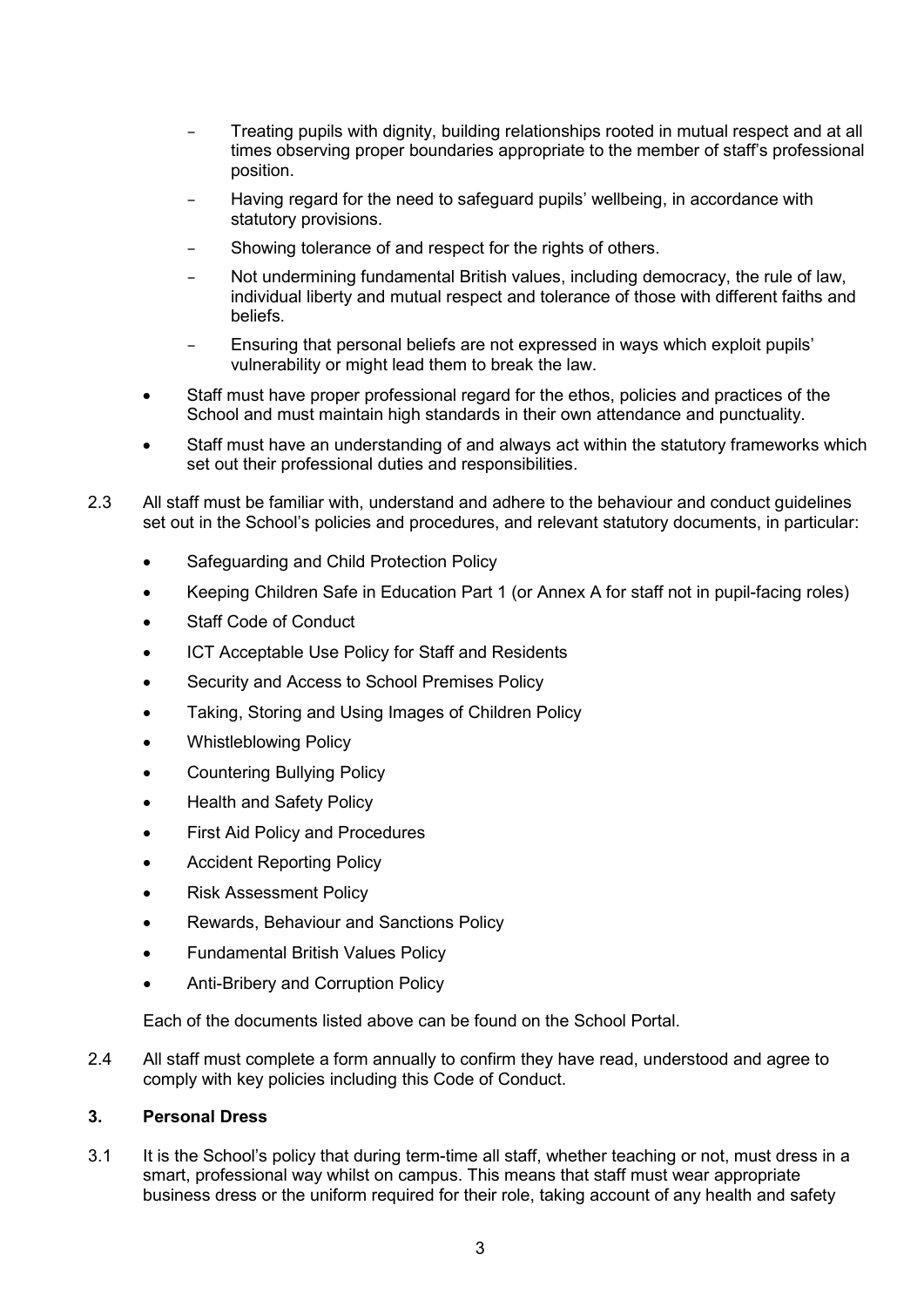requirements applicable to their area of work. Outside term time, more casual dress is permitted, but staff should always be appropriately professional and set a good example to pupils.

- 3.2 All staff must dress safely and appropriately for the tasks they undertake.
- 3.3 Tattoos and body art must be covered while members of staff are in School, unless they are within a private residential setting. Discreet earrings are acceptable but all other body piercings must be removed while on School premises.
- 3.4 Staff must dress in a manner that is not offensive, revealing or sexually provocative and should avoid clothing bearing political or contentious wording or imagery.
- 3.5 Gowns and hoods are worn for Speech Day, the carol service and at major Sunday Chapel services. Gowns are worn for Lists, Assemblies and Chapel during the School week unless otherwise advised.

#### **4. Language**

- 4.1 Staff must not swear or use any sort of abusive or offensive language in front of pupils or anywhere in the School. Staff must never use language which is discriminatory and/or demeaning in relation to any protected characteristic, including gender, ethnicity, race, nationality, sexual orientation, religion or belief, disability or age.
- 4.2 Staff must not make sexual innuendos or any comments of a sexual nature towards or about pupils (please note that this is distinct from circumstances where certain sexual language or terminology may be necessary in a specific lesson within the context of the curriculum e.g. RSE or PHSE).
- 4.3 Staff must not use hurtful, sarcastic, demeaning or insensitive comments towards pupils. This includes any comments that could be interpreted as being racist, sexist, misogynistic, homophobic, biphobic or transphobic. Such comments are regarded by the School as a form of abuse, and will be dealt with in accordance with our disciplinary procedures.
- 4.4 The above applies to all comments, whether verbal or in writing, and all staff must have regard to the School's Equal Opportunities Policy in their language and communications.

## **5. Physical Contact with Pupils**

- 5.1 There may be occasions when a pupil is in distress and in need of comfort or reassurance. This may include age appropriate physical contact, such as a side-on hug or an arm around a pupil's shoulders as a brief comforting gesture. Staff must remain self-aware at all times in order that their contact is not threatening, intrusive, inappropriate or subject to misinterpretation.
- 5.2 It is not possible to be specific about the appropriateness of each physical contact, since an action that is appropriate with one child in one set of circumstances may be inappropriate in another, or with a different pupil.
- 5.3 Staff must, therefore, use their professional judgement at all times and self-report physical contact to the DSL using CPOMS. If you have a particular concern you must seek further advice from the Child Protection Team.
- 5.4 There are other occasions when it is entirely appropriate and proper for staff to have physical contact with pupils, but it is crucial that they only do so in ways appropriate to their professional role. A 'no touch' approach is impractical for most teaching staff and may in some circumstances be inappropriate. When physical contact is made with pupils, it must be in response to their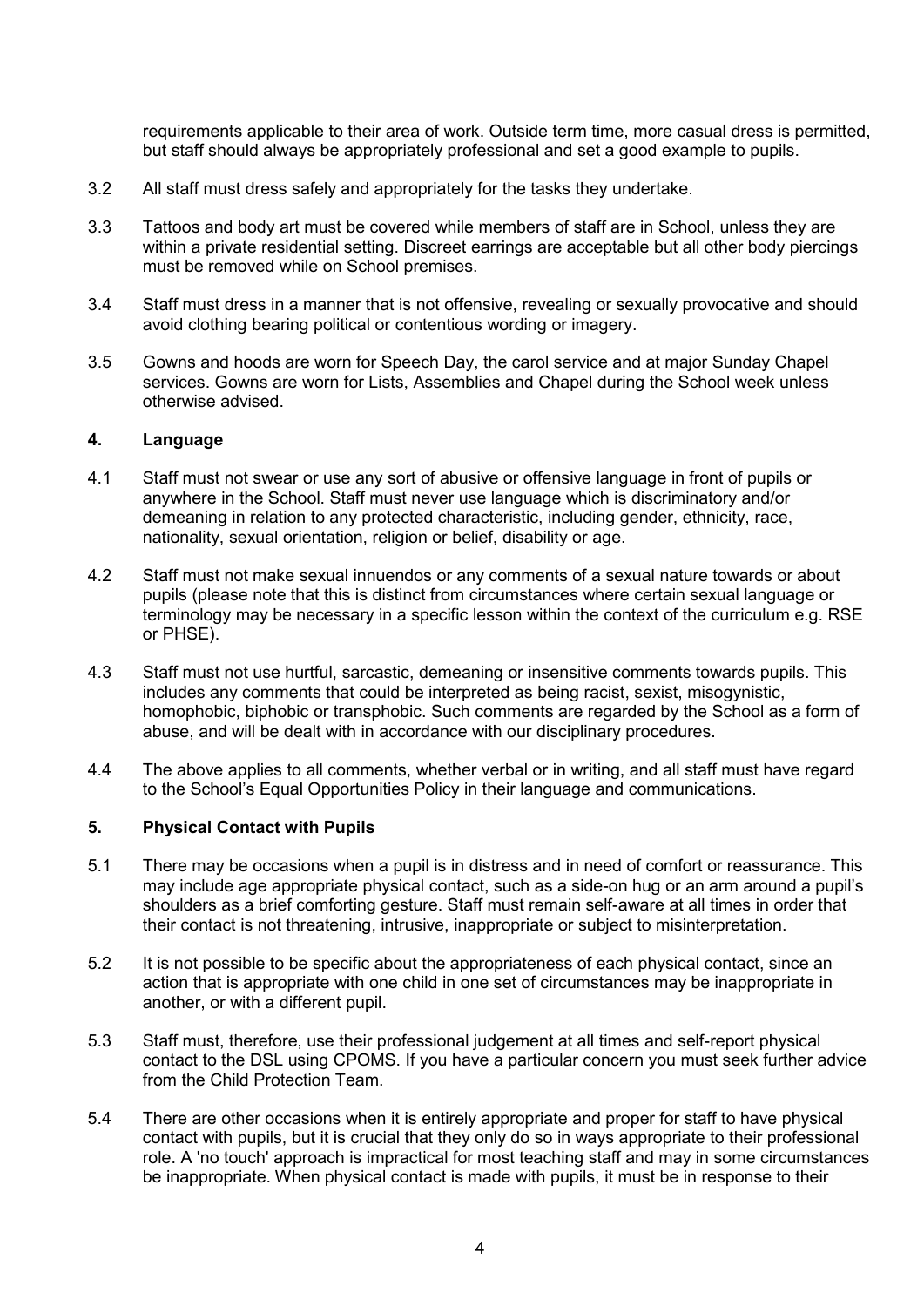needs at that time, of limited duration and appropriate to their age, stage of development, gender, ethnicity, religion and background.

- 5.5 Where feasible, staff must seek the pupil's permission before initiating contact. Staff must listen, observe and take note of the child's reaction or feelings and, so far as is possible, use a level of contact which is acceptable to the child for the minimum time necessary.
- 5.6 Staff must be aware that even well intentioned physical contact may be misconstrued by the pupil, by an observer or by anyone to whom this action is described. Staff must never touch a pupil in a way which may be considered indecent. Staff must always be prepared to explain actions and accept that all physical contact is open to scrutiny. Staff must not engage in rough play, tickling or "fun fights" with pupils.
- 5.7 All teaching staff must be familiar with the section of the Rewards, Behaviour and Sanctions Policy concerning the use of physical force, and must be aware that this policy applies when a teacher is on School premises and when he or she is supervising pupils elsewhere e.g. on a field trip or other authorised out of school activity.
- 5.8 It may sometimes be necessary or appropriate to administer first aid or to comfort a child in distress. Staff must use their professional judgement in such circumstances.

## **6. One-to-One Situations**

- 6.1 All staff engaged in one-to-one teaching, coaching or general supervision of pupils must ensure that they maintain a professional approach to the pupils in their care at all times.
- 6.2 When any member of staff needs to engage in physical contact with a pupil for the purposes of the activity of tuition e.g. showing a grip on a tennis racket or demonstrating a move in drama or a technique in music, prior notice should be given to the pupil.
- 6.3 Staff must manage such situations with regard to the safety of the pupil and to themselves.
- 6.4 If a staff member is alone with a pupil, he/she must ensure, where possible, that any such meeting is as visible as possible for instance by ensuring that the meeting takes place in a room with a glass panel in the door or by keeping the door to the room open. If this is not possible, then another adult must be alerted to the meeting and remain close by for the duration of the meeting.

## **7. Staff-Pupil Relationships**

- 7.1 Under the Sexual Offences Act (2003) it is a criminal offence for a member of staff to involve a pupil under 18 in a sexual activity. It is also a criminal offence to form a relationship with a pupil or student at another school who is under the age of 16. It may also be a criminal offence if a pupil at another school is under the age of 18. As such, it is unacceptable for any member of staff to develop an inappropriate relationship with a pupil at any school, irrespective of their age. Any such relationship would be regarded as gross misconduct because such behaviour is against the law. It would also bring into question the staff member's professional conduct and would raise concerns that the member of staff could not maintain professional boundaries with pupils at Haileybury.
- 7.2 Haileybury seeks always to ensure that there are good relationships between staff and pupils which are always appropriate and professional. This key part of our School works best when we adopt a pastoral approach that is considered, collective and thorough but at the same time is professionally focused.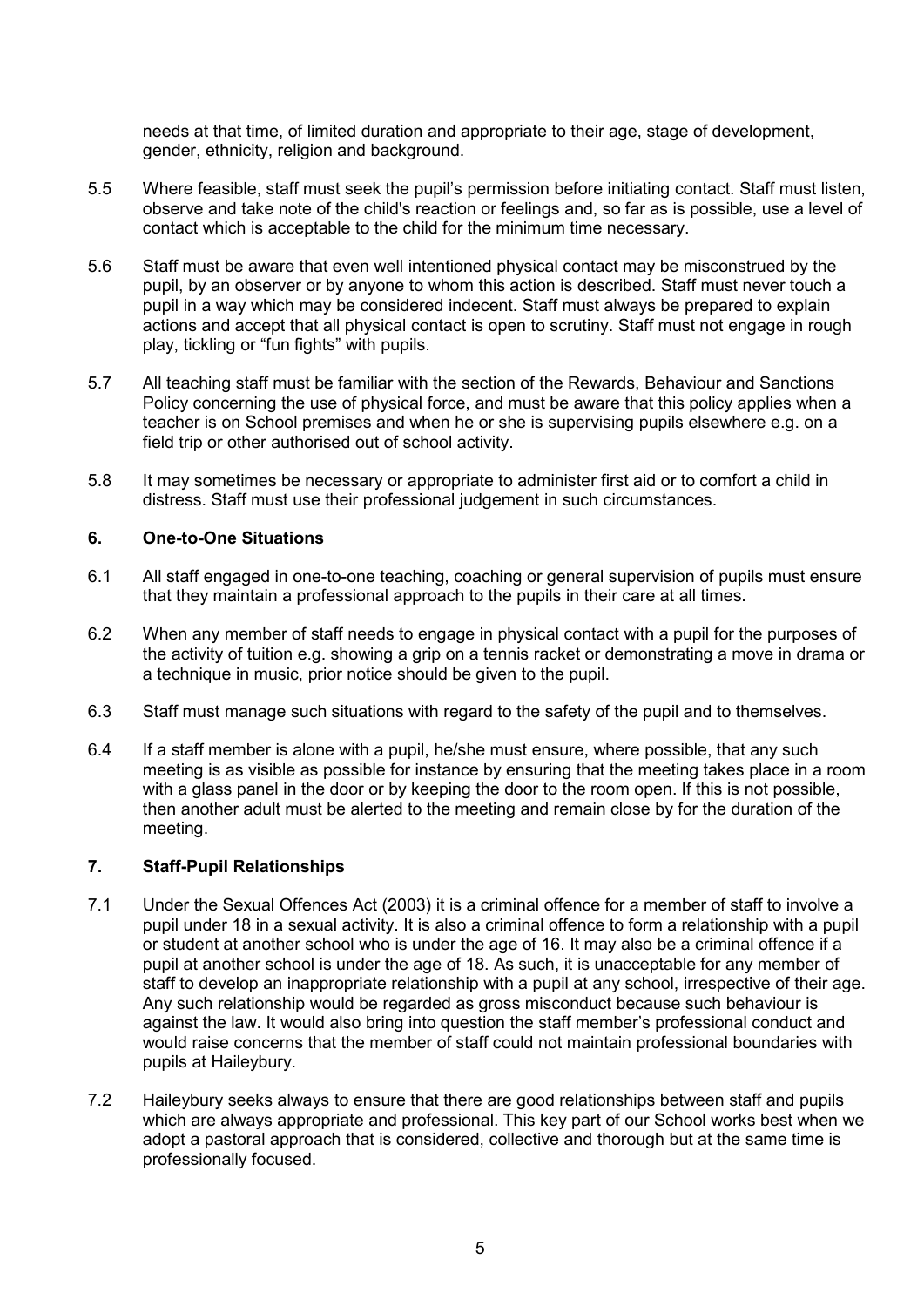- 7.3 Teachers have a relationship of trust with all the pupils by virtue of the work they undertake and those in such a position of trust must act responsibly as a result of the authority they have over those they teach and care for. It is unacceptable for any teacher to engage in an intimate/sexual relationship or contact with a pupil of any age or to encourage any such relationship or contact. Such relationships/contact constitute a breach of trust and professional standards even where the pupil is over the age of 18. Staff must be aware of the concept of 'grooming' and ensure that they do not engage in any behaviour that could be interpreted as such. All staff must be familiar with the requirements of the School's Safeguarding and Child Protection Policy.
- 7.4 When supervising pupils in the more relaxed context of the evening hours in Houses, or while on trips or at society meetings, staff must take all necessary measures to ensure they maintain their professional approach to the pupils in their care.

#### **8. Alcohol, Smoking, Vaping and Other Substances**

- 8.1 Staff must not smoke or vape on or near School premises except in designated areas or in their own home. Staff must not smoke or vape whilst working with, or supervising, pupils whether on or off site.
- 8.2 Staff must not consume or be under the influence of illicit drugs or other illegal substances on or near the School premises, or whilst supervising pupils off site.
- 8.3 When staff are considered to be directly responsible for pupils they must refrain from drinking any alcoholic beverages until responsibility for the pupils has been handed over. This extends to staff involved in School outings or overnight trips when they are directly responsible for the welfare and supervision of pupils in their care – see point 8.7 for clarification and additional information.
- 8.4 Staff must not drive pupils under any circumstances when they are under the influence of alcohol or drugs.
- 8.5 It is unrealistic to expect staff to abstain from consuming alcohol throughout term time when 'off duty'. Staff are expected to use their professional judgment at all times regarding the level of alcohol they consume when 'off duty'. They must be mindful that if they live on site, a large number of pupils are resident to whom staff hold a collective responsibility and duty of care.
- 8.6 When staff travel away from Haileybury on School business and not as part of an organised trip involving pupils, for example to attend INSET, and where staff claim expenses, no refund will be made to staff for alcohol.
- 8.7 In addition to the points above, the following applies regarding the consumption of alcohol on School outings or overnight trips:
	- For any school outing (excluding overnight trips), where staff accompany and supervise pupils, at least one designated member of staff must refrain from drinking any alcoholic beverages. For trips to other schools/institutions such as sports matches where hospitality beverages may be provided after the match, one member of staff per vehicle in which pupils are travelling must refrain from drinking. In situations where more than one member of staff might be present in the vehicle the responsibility of not drinking alcohol will reside with the coach in charge of the senior team.
	- The designated member of staff will act as the lead adult for the trip. All other staff accompanying the trip must use professional judgment regarding the level of alcohol consumed.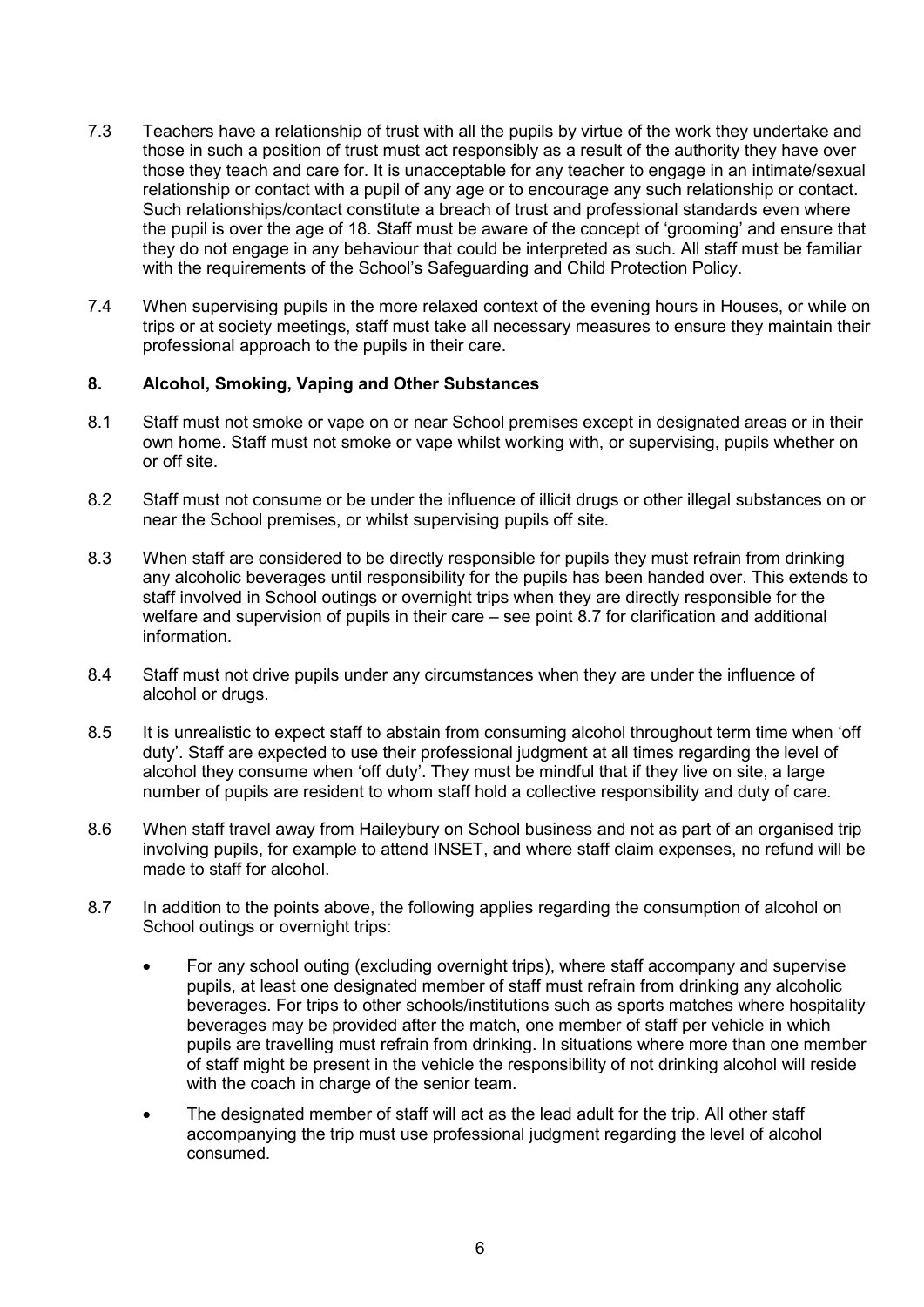- For any overnight school trip within the UK or overseas where staff accompany and supervise pupils, at any specific time there must be at least one designated member of staff who abstains from drinking alcoholic beverages. Best practice would be for staff to produce a rota of staff 'on duty' that covers each evening for the duration of the trip.This rota must be agreed upon by all staff accompanying the trip and should be shared with the Deputy Head (Co-curricular) before the trip leaves. It is the responsibility of the teacher in charge of the trip to produce the rota. All other staff accompanying the trip must use professional judgement regarding the level of alcohol consumed.
- Staff will not be reimbursed from any school budget (such as the weekend activities budget) for alcohol purchased when on trips supervising pupils (e.g. trips to the cinema, theatre, shopping trips etc.).
- 8.8 Whilst the above guidelines permit staff to consume alcoholic beverages in certain social and recreational situations, subject to the constraints above, staff must always be aware that the excessive consumption of alcohol, including any behaviour that may bring the staff member and/or the School into disrepute may result in disciplinary action.

## **9. Prohibited Items**

9.1 Staff must not bring any hazardous substances or dangerous items onto School premises. Such items might include knives or other weapons, illegal substances such as drugs, hazardous chemical substances or any other items that might pose a threat to the safety of pupils or other staff. Staff should follow the School's Health and Safety Policy at all times and should store securely any items that, if left unattended, could present a risk to pupils or colleagues, for example, prescription medication.

#### **10. Communications**

- 10.1 The nature of our modern school life means that a great deal of routine communication is now by email. Staff with email access are expected to check their emails regularly during the working day. Detailed guidance on the use of email is set out in the ICT Acceptable Use Policy for Staff.
- 10.2 Teaching staff must not (except in cases of emergency) email during lesson time while they are teaching. Staff should refrain from sending emails late at night (after 9.30 pm) or early in the morning (before 7:00am).
- 10.3 Emails and other written contact with pupils and staff must be courteous, measured and professional at all times.
- 10.4 Employees with children at Haileybury must use their personal email account when writing to another member of the school community in their capacity as a parent about their own child.
- 10.5 All teaching staff must attend the Master's briefing in the Half on Tuesdays, when there are announcements and (unless they are a tutor in Lower School), and Lists in Big School on Monday mornings.
- 10.6 Every member of Common Room has a pigeonhole in the Post Room which must be checked and all mail collected, regularly.

#### **11. Policy on Teaching Staff absence from work, including personal illness**

11.1 The essential principle is that any member of the teaching staff who needs or wishes to be absent from work, which includes availability to work, must seek the permission of the Master, using the School's online absence and cover system, and must inform other relevant parties within the School.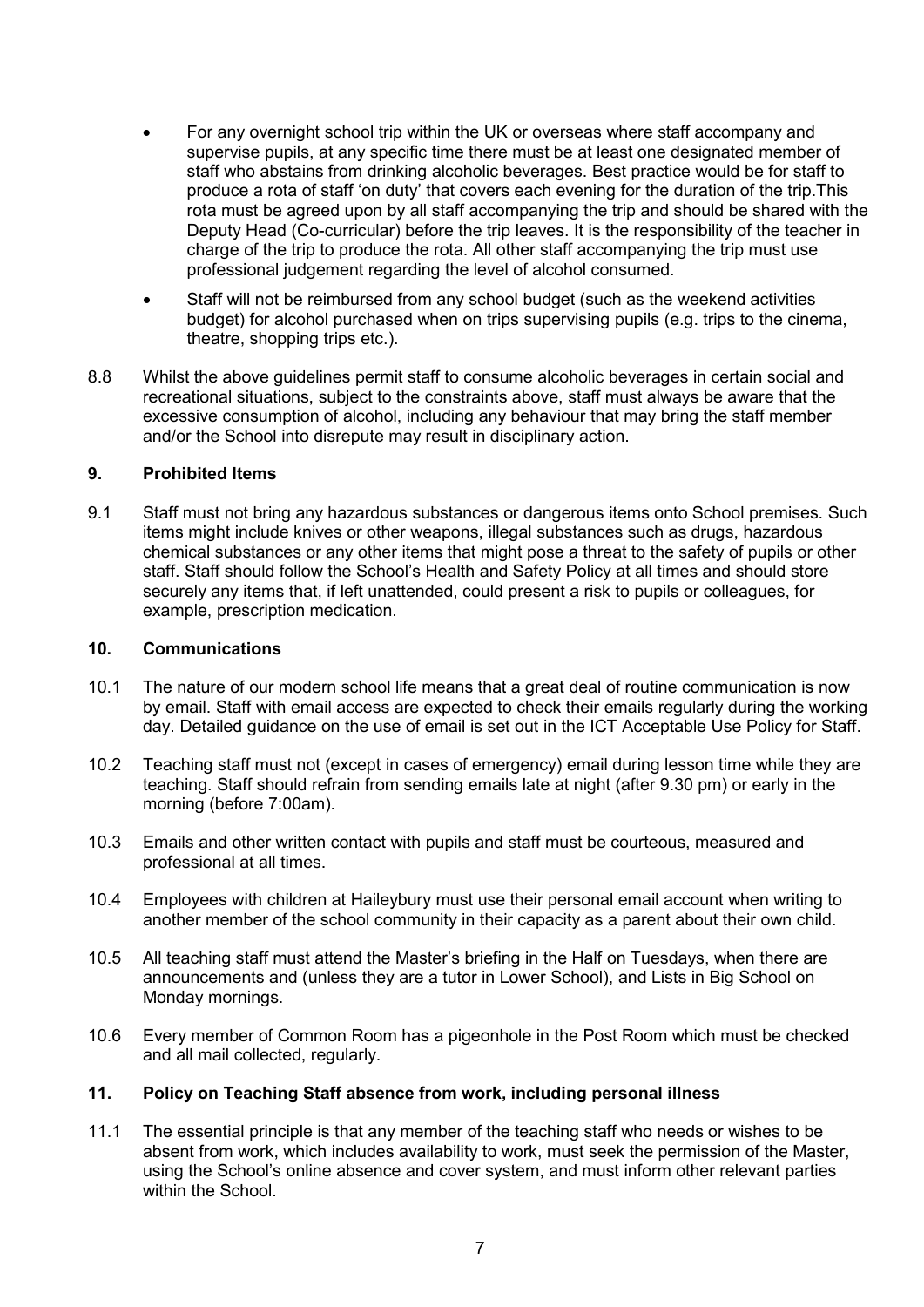- 11.2 A member of the teaching staff whose absence is due to illness does not need to seek permission from the Master but does need to telephone their Head of Department and the Deputy Master by 8:00am on the day of absence. This is so that the necessary arrangements can be made for their classes and so that an accurate record of absence may be compiled. An online absence form must also be completed but by mutual agreement this may be actioned by the HoD or Deputy Master if the member of staff is unable to access the school network.
- 11.3 It is the responsibility of the member of staff to ensure that the appropriate permission has been granted and that all other relevant parties have been informed using the School's online absence and cover system.
- 11.4 Any member of staff can "self-certify" for a period of up to seven calendar days. Thereafter, a GP certificate must be provided to the HR Department at the earliest opportunity. Colleagues must ensure that they keep the Deputy Master informed of absence due to personal illness.
- 11.5 Colleagues who wish to be absent from work on compassionate or personal grounds must ask the permission of the Master. Where granted, compassionate or personal leave is generally on an unpaid basis, although at the Master's discretion it may be allowed as paid leave.
- 11.6 Provisions for the absence of Support Staff are contained in the Absence Management Policy for Support Staff.

## **12. Transporting Pupils**

- 12.1 When a member of staff is transporting pupils off site, for example for sports fixtures, field work or other out of school activities, a designated member of staff must be appointed to plan and provide oversight of all transport arrangements and to respond to any difficulties that may arise.
- 12.2 Staff who are driving pupils must have the appropriate licence for the vehicle, be appropriately insured, and must ensure that the maximum capacity of the vehicle is not exceeded. Staff should not delegate the responsibility for transporting pupils to a non-staff member such as a member of their family or household.
- 12.3 Staff must ensure that the driver is not distracted while the vehicle is in motion for any reason other than an emergency and must also ensure all passengers are wearing correctly fastened seat belts. Staff must never transport pupils while under the influence of alcohol or drugs, or use a mobile phone when driving.
- 12.4 Prior to transporting pupils off site consent must be in place from the pupil's parent/guardian. For routine trips this is covered by a general consent form. If in doubt please contact the Deputy Master or Deputy Head (Co-curricular). Staff must be aware that the safety and welfare of the pupil is their responsibility until the child is safely passed back to their parent/HM.
- 12.5 Staff must not use their own vehicles to transport pupils unless it is an emergency. In such situations, consent must be obtained from the parent/guardian/Deputy Master/DSL in advance. When this is not possible the parent/guardian must be informed immediately afterwards. Pupils must not be transported on their own with one member of staff without the permission of the Deputy Master or DSL.

#### **13. Confidentiality**

13.1 Staff are likely to have access to confidential information about pupils, their parents/guardians or their siblings. Staff must not reveal this information except to colleagues who have a professional role in relation to the pupil and on a "need to know" basis only.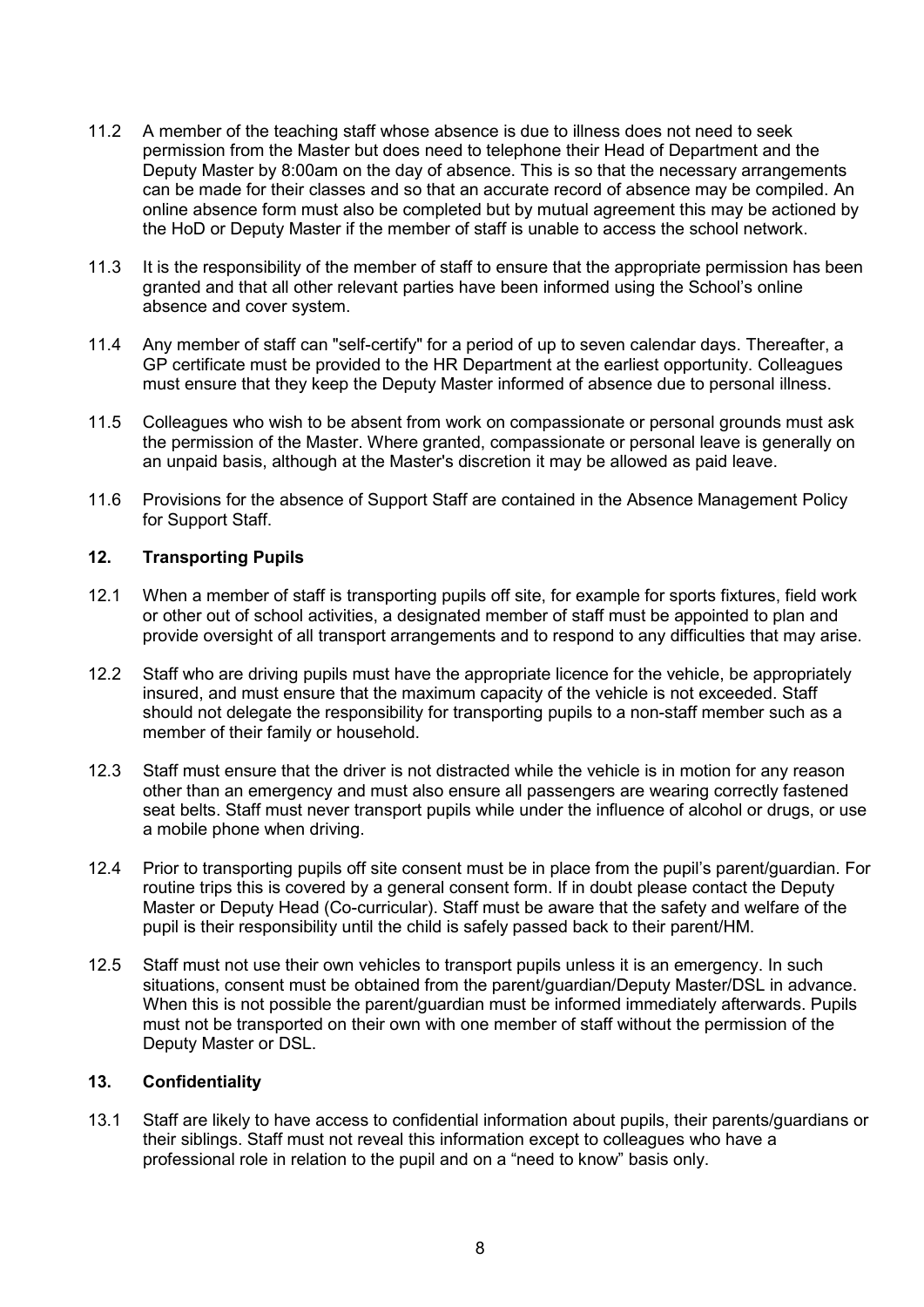- 13.2 Staff must never use confidential or personal information about a pupil or her/his family for their own, or others' advantage (including that of partners, friends, relatives or other organisations). Information must never be used to intimidate, humiliate, or embarrass a pupil.
- 13.3 Staff may witness or be informed of actions which need to be kept confidential (e.g. hazing, bullying). This needs to be reported and dealt with in accordance with Haileybury's Countering Bullying and Safeguarding and Child Protection policies. Such matters must not be discussed outside the School, including with the pupil, parent or guardian, nor with colleagues in the School except with a senior member of staff with the appropriate authority to deal with the matter.
- 13.4 Staff have a statutory obligation to share with the Child Protection Team any information which gives rise to concern about the welfare or safety of a pupil or that might suggest a pupil is in need or at risk of significant harm. Staff must pass on information without delay in accordance with Haileybury's Safeguarding and Child Protection Policy and this must be recorded appropriately. Staff must never promise a pupil that they will not act on or pass on any information that they are told by the pupil.
- 13.5 Staff should refer to the Department for Education's document 'Information sharing: advice for practitioners providing safeguarding services<sup>[2](#page-8-0)</sup>' (July 2018) for further guidance on information sharing. If you are in any doubt about whether to share information, you must seek guidance from a member of the Senior Leadership Team.
- 13.6 Any media or legal enquiries must be passed to the Master, the Bursar or the Deputy Bursar. Only approved members of staff are permitted to communicate with the media about the School.

## **14. Gifts, Hospitality, and Donations**

- 14.1 It is Haileybury's policy to conduct all business in an honest and ethical manner. Haileybury takes a zero-tolerance approach to bribery and corruption and is committed to acting professionally, fairly and with integrity in all business dealings and relationships. Haileybury will comply with the Bribery Act 2010 and HMRC guidelines in respect of conduct both at home and abroad.
- 14.2 Haileybury's Anti-Bribery and Corruption policy does not prohibit normal and appropriate hospitality (given and received) to or from third parties but the guidelines within the policy must be adhered to. From time to time parents or pupils may offer staff gifts on an individual basis as a demonstration of their gratitude for the work undertaken on their behalf, and this is perfectly legitimate. However, the test to be applied is whether in all the circumstances the gift or hospitality is reasonable and justified. The gift must always be given and gift logged in line with the Anti-Bribery and Corruption policy.

<span id="page-8-0"></span> <sup>2</sup>

[https://assets.publishing.service.gov.uk/government/uploads/system/uploads/attachment\\_data/file/721581/Information\\_sharing\\_advi](https://assets.publishing.service.gov.uk/government/uploads/system/uploads/attachment_data/file/721581/Information_sharing_advice_practitioners_safeguarding_services.pdf) [ce\\_practitioners\\_safeguarding\\_services.pdf](https://assets.publishing.service.gov.uk/government/uploads/system/uploads/attachment_data/file/721581/Information_sharing_advice_practitioners_safeguarding_services.pdf)